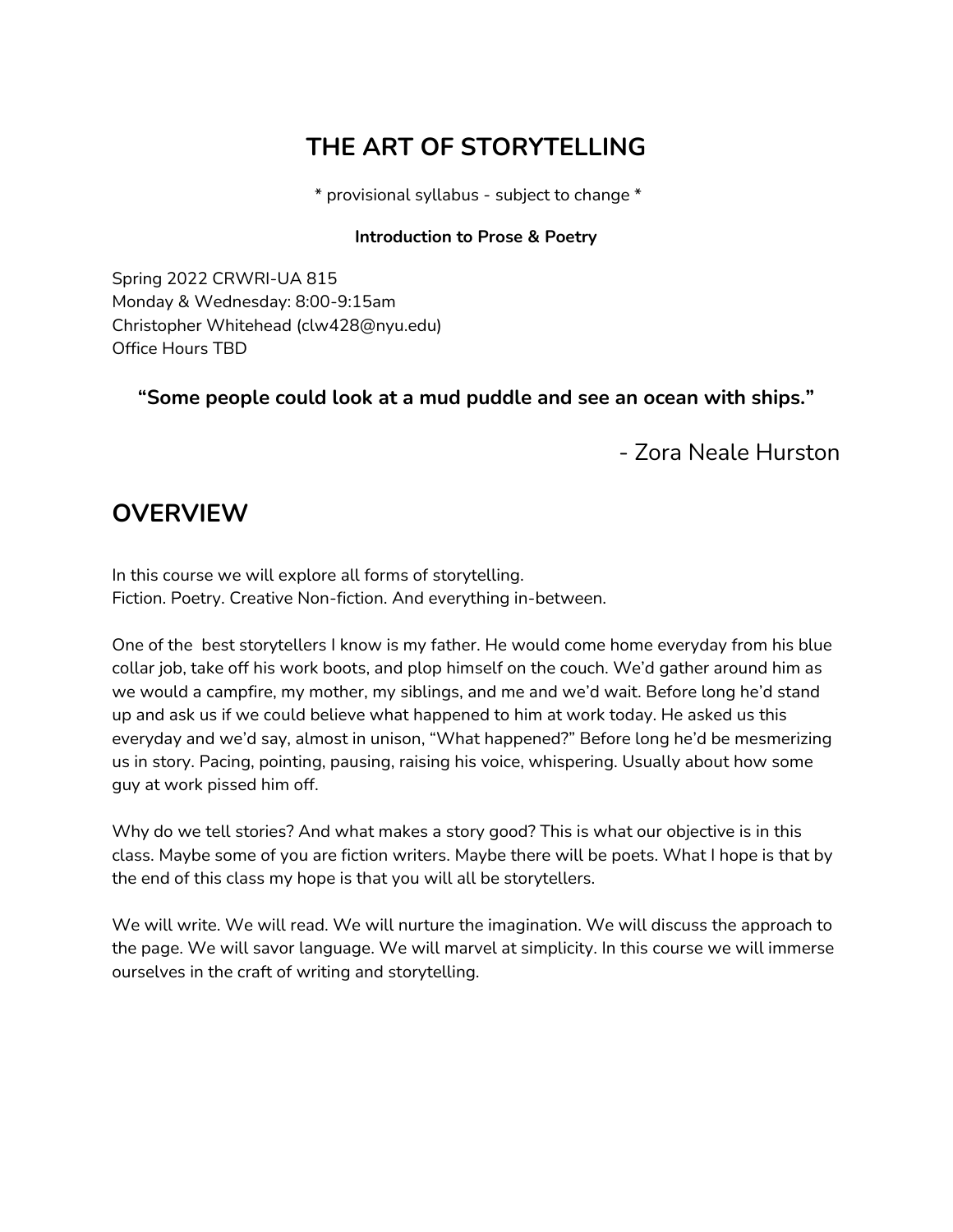# **CLASS STRUCTURE**

### **Readings - subject to change**

Assigned excerpts, poems, and short stories include:

### **Excerpts:**

The Bluest Eye, Toni Morrison A House for Mr Biswas, V. S. Naipaul Beasts of No Nation, Uzodinma Iweala The Warmth of Other Suns, Isabel Wilkerson Invisible Ink, Toni Morrison Poetry is not a Luxury, Audre Lorde Mules and Men, Zora Neale Hurston Another Manhattan, Donald Antrim

### **Text to be purchased/have for class:**

The Nickel Boys, Colson Whitehead

The only book that I'm requiring you to purchase is The Nickel Boys, by Colson Whitehead. For the most part we'll be reading excerpts of novels, memoir, and poetry rather than the full text. We'll examine tension and how it builds on the page.

**MONDAYS** - Craft day. In addition to discussing the readings we'll be writing in-class every Monday. Come ready to write!

**WEDNESDAYS** - Workshop day. Come ready to discuss your own or your peer's work!

# **WORKLOAD**

### **There are four types of work you'll be graded on in this class.**

- 1. Reading and responding to the reading
- 2. Submitting your own work to be workshopped by the class
- 3. Workshopping your peer's work and responding with a critique letter
- 4. Final Portfolio

### **1. Reading and responding to the reading**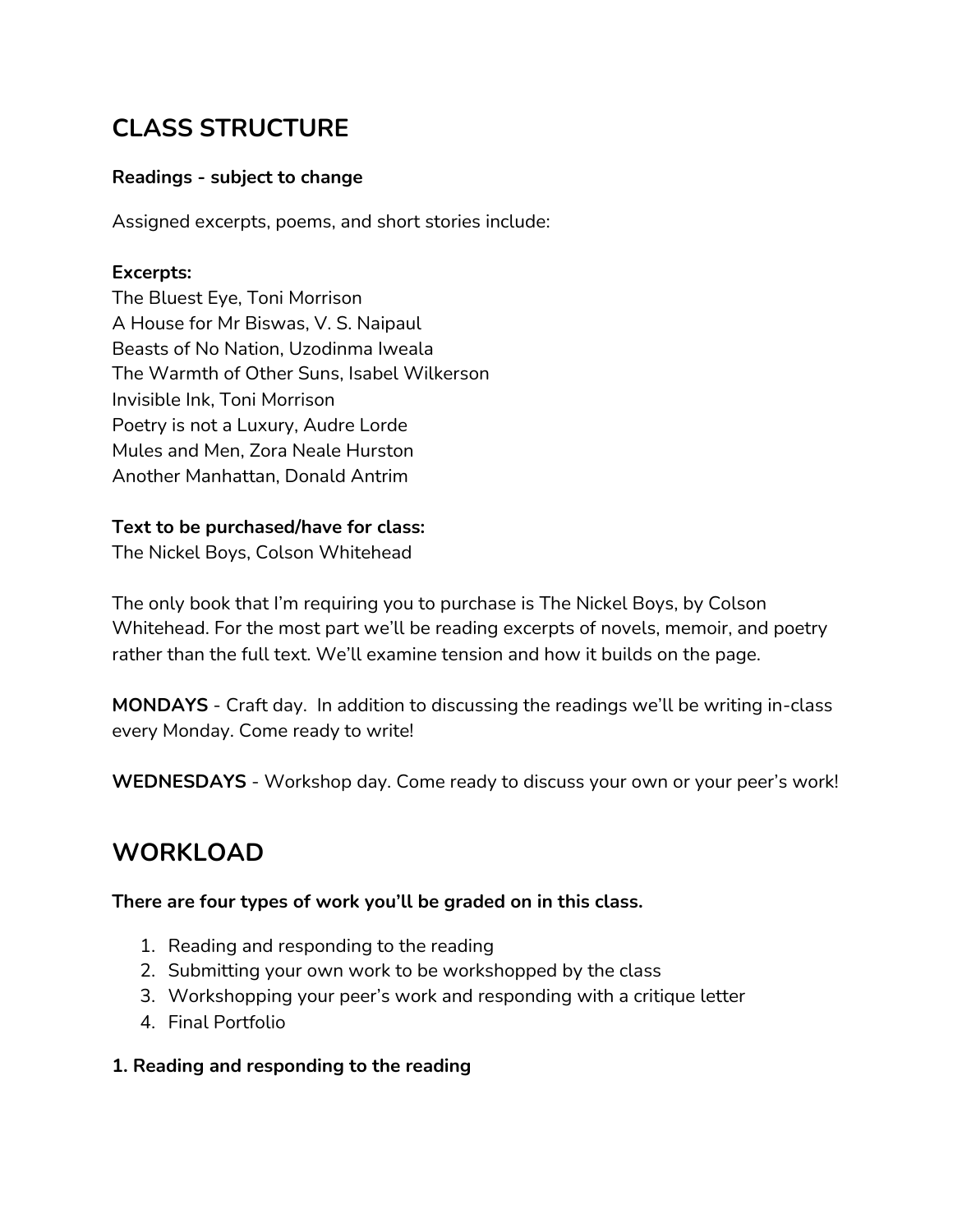I will upload PDFs to the brightspace site or print out the assigned stories/poems. We will discuss readings in the Monday craft class one week from when the reading is assigned. Reading responses will be due every Monday. These should be 1-2 pages, Times New Roman, double spaced. Please print this out and bring it to class for me to grade.

We will read multiple short pieces or poems per week, but only one response will be due. Think deeply about what you have read and respond to the following:

- What you think the story/poem is doing regarding the theme of the next craft class.
- What you found particularly effective or ineffective
- What elements of craft you see at work across the reading.
- Lines that resonated
- And anything else you'd like to mention!

### **2. Submitting your own work**

Each student will submit three pieces during the semester, one for fiction, one for poetry, and one of your choice. We will split up into A, B, C, and D groups and submit on a rotating schedule.

Submissions will be assigned on Day 1 and you will be expected to submit on the Wednesday before your workshop. This gives everyone ample time to read your work and give useful feedback. Please print one copy for everyone in the class and bring it to class on your workshop date.

Short Story Requirements:

- $\bullet$  12-16 pages
- 12-point Times New Roman
- Double-spaced
- Pages must be numbered

Poetry Requirements:

- Should not exceed 4 single spaced pages
- $\bullet$  1-4 poems
- 12-point Times New Roman
- Formal experimentation is acceptable within reason

### **3. Workshopping your peer's work and responding with a letter**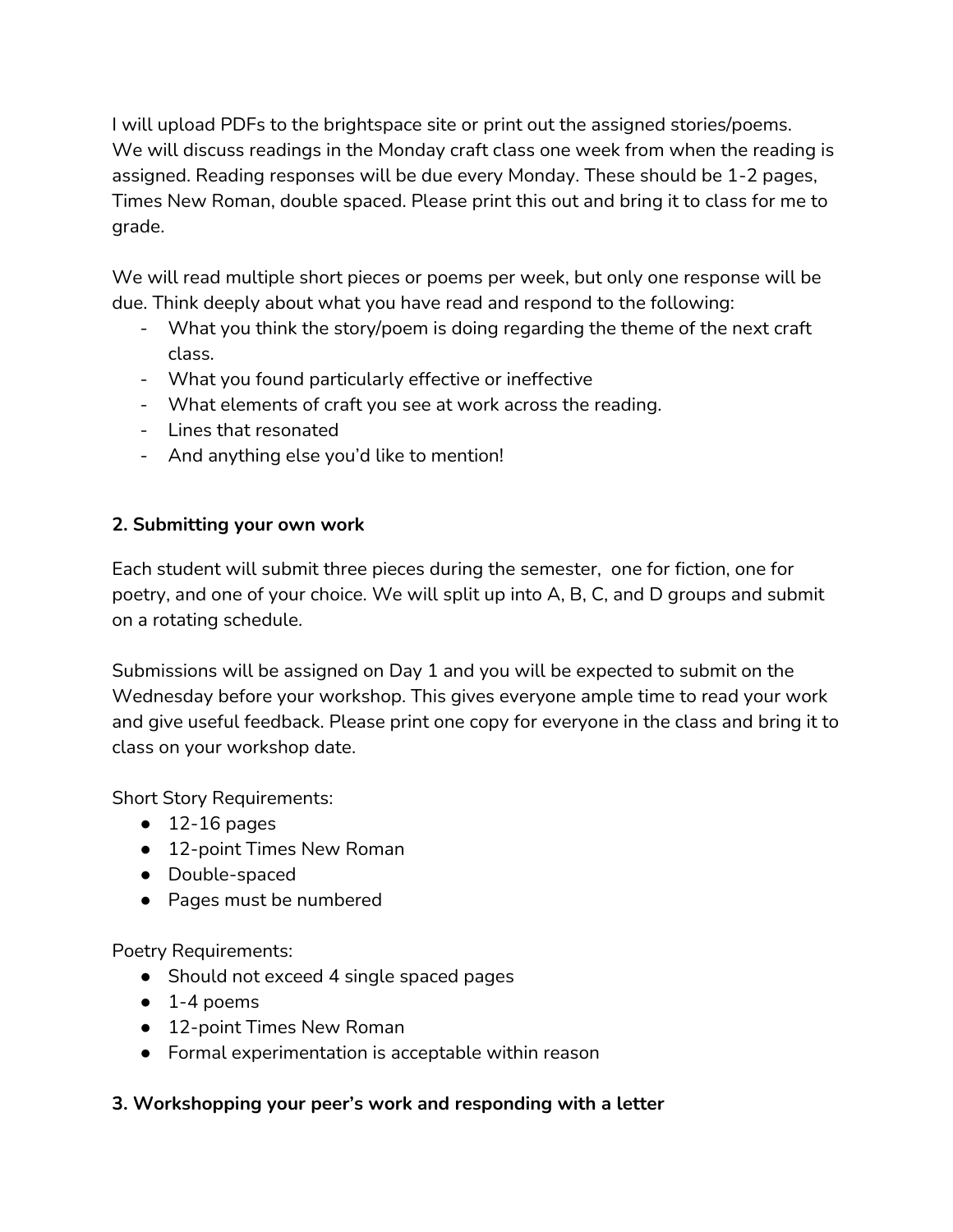Students are required to submit responses to their classmates' work (1-2 pages, 12 point Times New Roman, double spaced). Please print two copies of each response, one for the submitters and one for me. Responses should include the following:

- 1. What you remembered most about the piece.
- 2. Biggest overall questions you have about the piece.
- 3. Suggestions of how to resolve one of those questions.

Refer to the **"HOW TO WORKSHOP" & "HOW TO CRITIQUE"** sections at the end of the syllabus for full expectations here.

### **4. Final Portfolio**

At the end of the semester, you will submit a portfolio of the pieces you have workshopped and written in class. These pieces should include edits based on the feedback you received. You don't have to change everything, but you should be putting thought into how your piece can improve based on the critique you received. Put the effort in.

You will also submit a 1-page Introduction outlining the changes you've made and why you think the piece benefits from the changes.

# **Office Hours (by appointment)**

Communication is key. Every student is highly encouraged to see me at least once over the course of the semester, especially to discuss workshop stories. Socially-distanced in-person or Zoom meetings are fine! I will provide hours soon!

## **Attendance**

You will be allowed one unexcused absence during the semester — though not on a week when you're being workshopped (if you need to reschedule your workshop, please contact me as far in advance as possible). After that, absences will result in the reduction of your letter grade by a third (A to A-, A- to B+, etc). Considerable tardiness (say, 30+ minutes) will count as absence.

### **Late Work Policy (General)**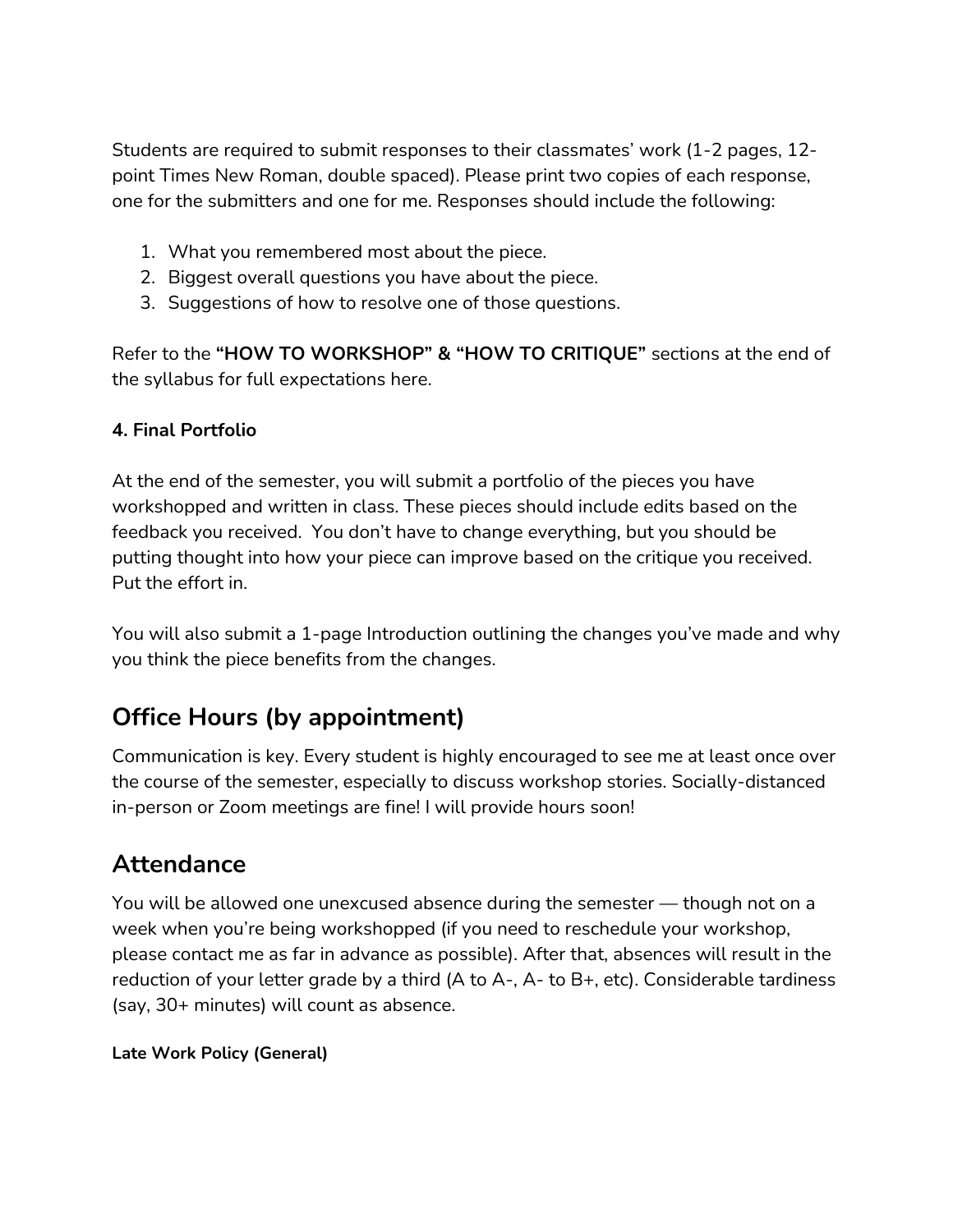- Extensions: If you email me ahead of time for an extension on one reading response or a critique letter, I will give you an extension of one week. You can get extensions on two separate occasions without it affecting your grade. After two occasions, it will count as late work.
- Late Work: Any work that you turn in late without giving me notice, or after having already used your allowance of extensions. This will result in the reduction of your letter grade by a third (A to A-, A- to B+, etc).

#### **Late Work Policy (Workshop)**

• Late Story/Poem: If you are late turning in a workshop with no prior communication of these circumstances, or if you're just late because you're late, it will result in the reduction of your letter grade by a third (A to A-, A- to B+, etc). Please, please don't do this. It is extremely inconsiderate of everyone's time and not productive for you, either. You will know when you're submitting on the first day of class so prepare accordingly

## **GRADING**

#### **Class Participation: 40% (Let's have a good time folks)**

Your voice is in the discussion.

You're putting effort into weekly in-class writing activities. Your letters and responses are thoughtful.

If you find it difficult or intimidating to speak in class, please shoot me an email or meet with me during office hours. I can make accommodations here.

#### **Writing Assignments: 40%.**

- 1 Fiction Submission
- 1 Poetry Submission
- 1 [Choose your own] Submission
- Critique Letters & Reading Responses

Note: You are being graded largely on the effort and care you show your work, not how "good" it is. "Good" is completely subjective, while hard work is almost always evident. I would rather you take creative risks and invest wholeheartedly in your piece than try to turn in something very safe and polished.

#### **Final Portfolio: 20%.**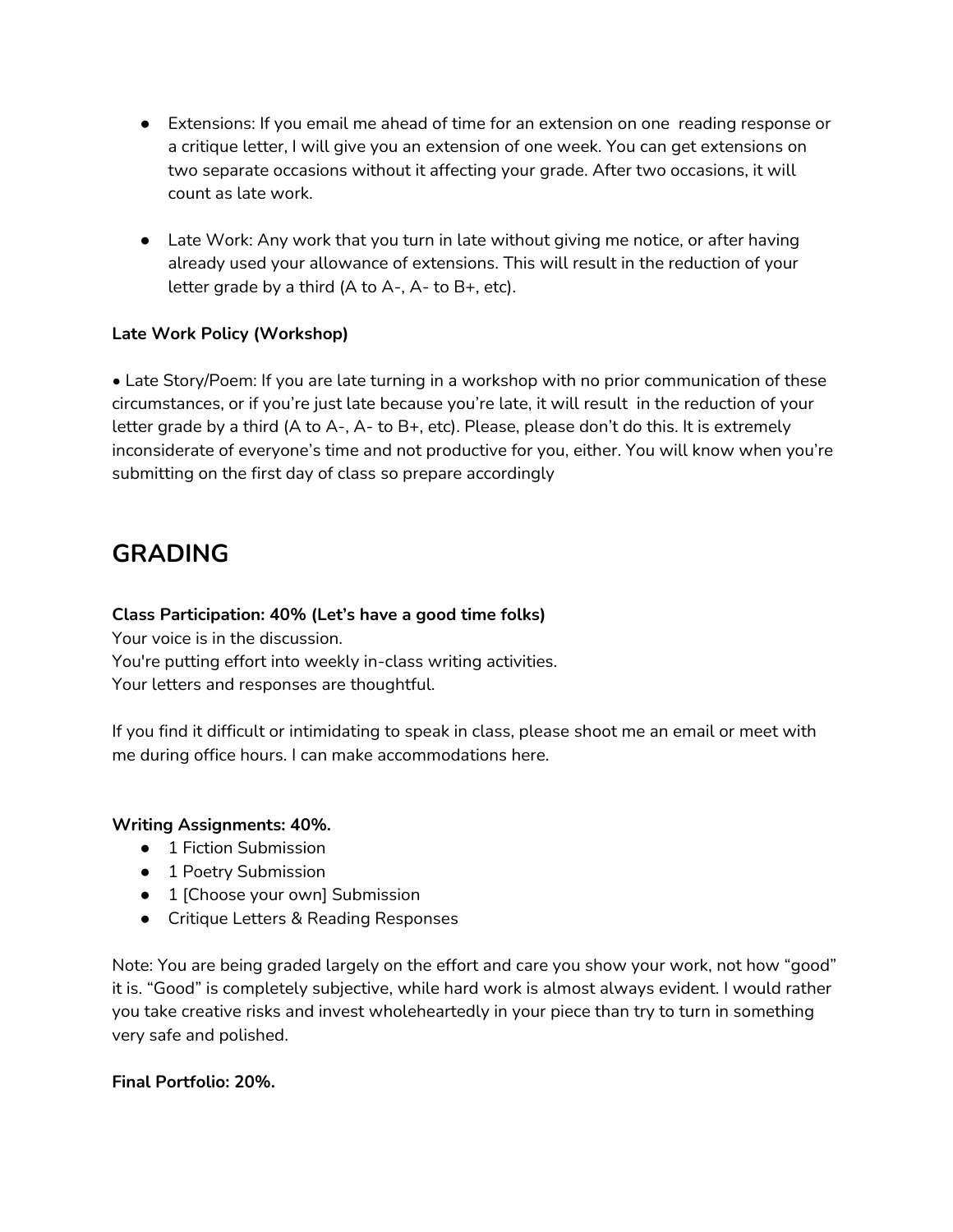- All stories and poems, with edits
- 1-2 page Introduction

## **PLAGIARISM**

Don't do it. Plagiarized work will receive an automatic zero and will be reported to the department. Read NYU's Academic Integrity Guide here: https://liberalstudies.nyu.edu/content/nyu-as/liberalstudies/academics/academic-integrityguide.html

#### **Disability Disclosure Statement**

Academic accommodations are available to any student with a chronic, psychological, visual, mobility, learning disability, or who is deaf or hard of hearing. Students should please register with the Moses Center for Students with Disabilities at 212-998-4980.

NYU's Henry and Lucy Moses Center for Students with Disabilities 726 Broadway, 2nd Floor New York, NY 10003-6675 Telephone: 212-998-4980 Voice/TTY Fax: 212-995-4114 Web site: http://www.nyu.edu/csd

#### **Student Wellness Policy**

Unless we see explicit evidence that the speaker of a workshop piece is the writer themselves, we assume the speaker is fictional. However, certain content relating to murder, depression, suicide, sexual assault, or severe mental distress, such as seems to be a possible cry for help, will likely prompt the instructor's attention. Please send an email putting this work in context before submitting work, especially for workshop, that may be interpreted as such. If you do feel you need someone to talk to at any point in the semester, please feel safe to reach out to me and I can guide you to the NYU Wellness Center.

# **HOW TO WORKSHOP**

First and foremost every draft has imperfections. Don't expect that your work is "done" just because you've submitted. The imperfections in your drafts are not imperfections in you as a writer/person. In reality, very few writers get from first to final draft on natural talent alone.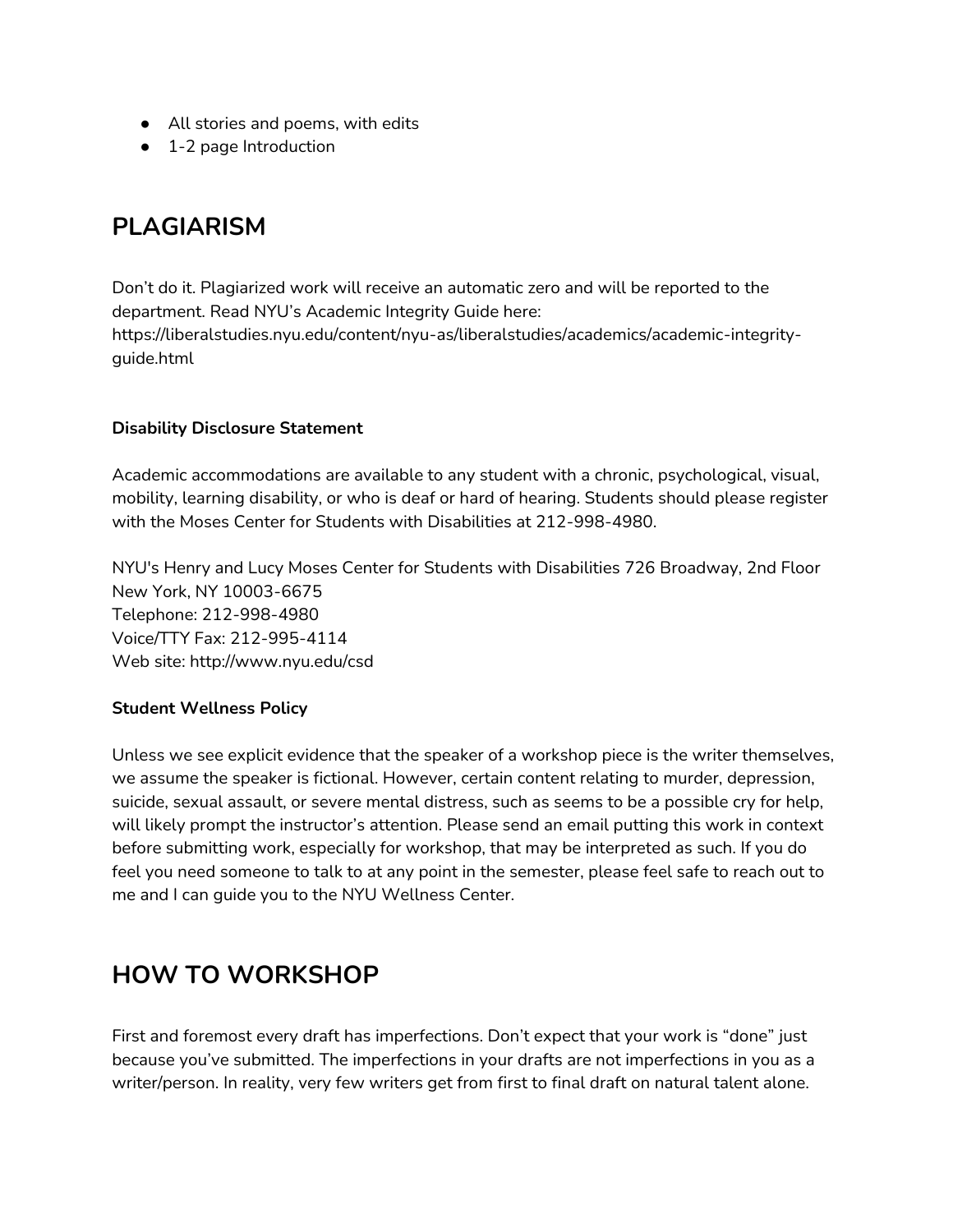The writers who can take criticism, edit and work hard are the ones who succeed.

I say that to say two things:

- 1. Don't take workshop personally.
- 2. Don't get personal in workshop.

Your first considerations when editing someone else's work:

- What do I think the writer is trying to do?
- How can I help them better achieve what I think they're trying to do?

#### **Critique is not about what \*you\* would do, it's about helping the writer do what \*they\* want to do better.**

Give constructive and thoughtful feedback by asking thoughtful questions (not impulsive or not well thought out questions).

Edit and suggest, don't rewrite. Everyone has different tastes. Focus more on word choice, structure, clarity, plotting and so on, rather than suggesting wholesale plot or language overhauls. Again, it's not about you.

# **HOW TO CRITIQUE**

All critique letters should respond to:

- 1. What you remembered most about the piece.
- 2. Biggest overall questions you have about the piece.
- 3. Suggestions of how to resolve one of those questions.

Start with the positive. Tell the author when the story is working and why (keeping structure and literary elements in mind, more than what you liked and didn't like personally).

Move into suggestions and questions. Especially important: when was something unclear, and why? Was it the language? The plot? Did you ever "fall out" of the story? Again, don't be judgmental, but don't be afraid of constructive criticism. This information helps the author immensely in future edits.

Example ideas if you don't know what to say:

- Are the characters believable?
- Do they act with consistency and have strong individual voices?
- Can you "see" the setting? If not, why do you think that is? Has it been described too little or too much? Are characters moving through it in inconsistent ways?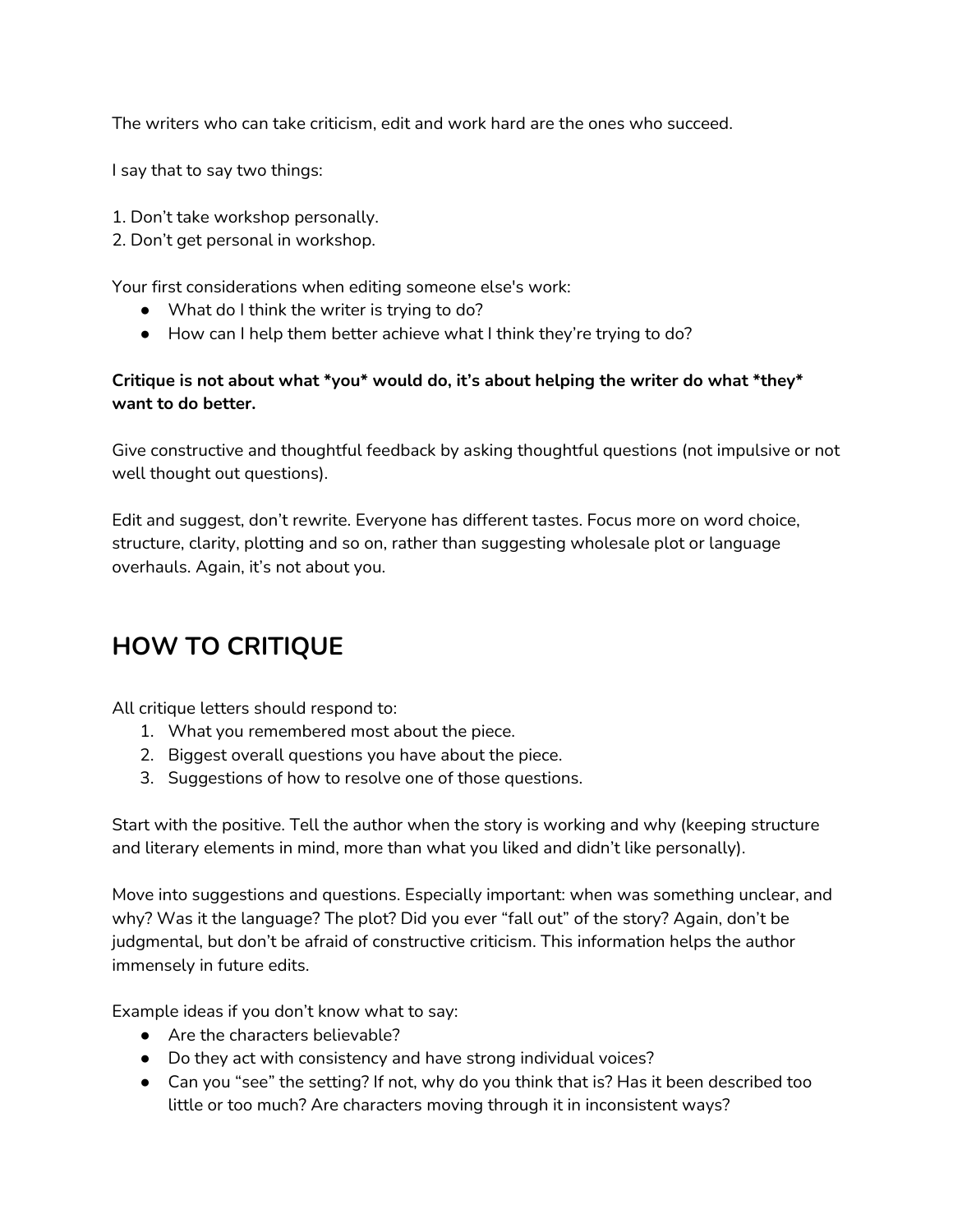● In the case of poems, how are they using the structure to enhance communication of images/ideas? Are those images and ideas clear? Are they impactful?

## **Provisional Readings (Subject to Change)**

|                                        | <b>Craft Mondays</b>                     |                | <b>Workshop Wednesdays</b>                    |
|----------------------------------------|------------------------------------------|----------------|-----------------------------------------------|
|                                        |                                          |                | The Art of Storytelling                       |
|                                        |                                          |                | Group A submit                                |
|                                        |                                          |                | DUE:                                          |
|                                        | Introduction                             |                | Mules and Men:<br>Introduction & pg. 28-34    |
|                                        | Giving Feedback/Revision                 |                | Wednesday, The Site of Memory - 233-          |
| Monday, January 24 Grouping A, B, C, D |                                          | January 26 245 |                                               |
|                                        | Beginnings                               |                |                                               |
|                                        | DUE:                                     |                |                                               |
|                                        | Jazz, first page, Toni<br>Morrison       |                | <b>FICTION</b>                                |
|                                        | House for Mr Biswas, pg.                 |                | Wednesday, Group A workshop                   |
| Monday, January 31 15-30               |                                          |                | February 2 Group B submit                     |
|                                        | The power of an image                    |                |                                               |
|                                        | DUE:                                     |                |                                               |
|                                        | Short Story, Another                     |                |                                               |
|                                        | Manhattan<br>Watch: Lynda Barry The      |                | <b>FICTION</b><br>Wednesday, Group B workshop |
| Monday, February 7                     | answer is in the picture                 |                | February 9 Group C submit                     |
|                                        | Setting and World-Building<br>in Fiction |                |                                               |
|                                        | DUE:                                     |                | <b>FICTION</b>                                |
|                                        | Bluest Eye, 33-37                        |                | Wednesday, Group C workshop                   |
| Monday, February 14 The Hunter's Wife  |                                          |                | February 16 Group D submit                    |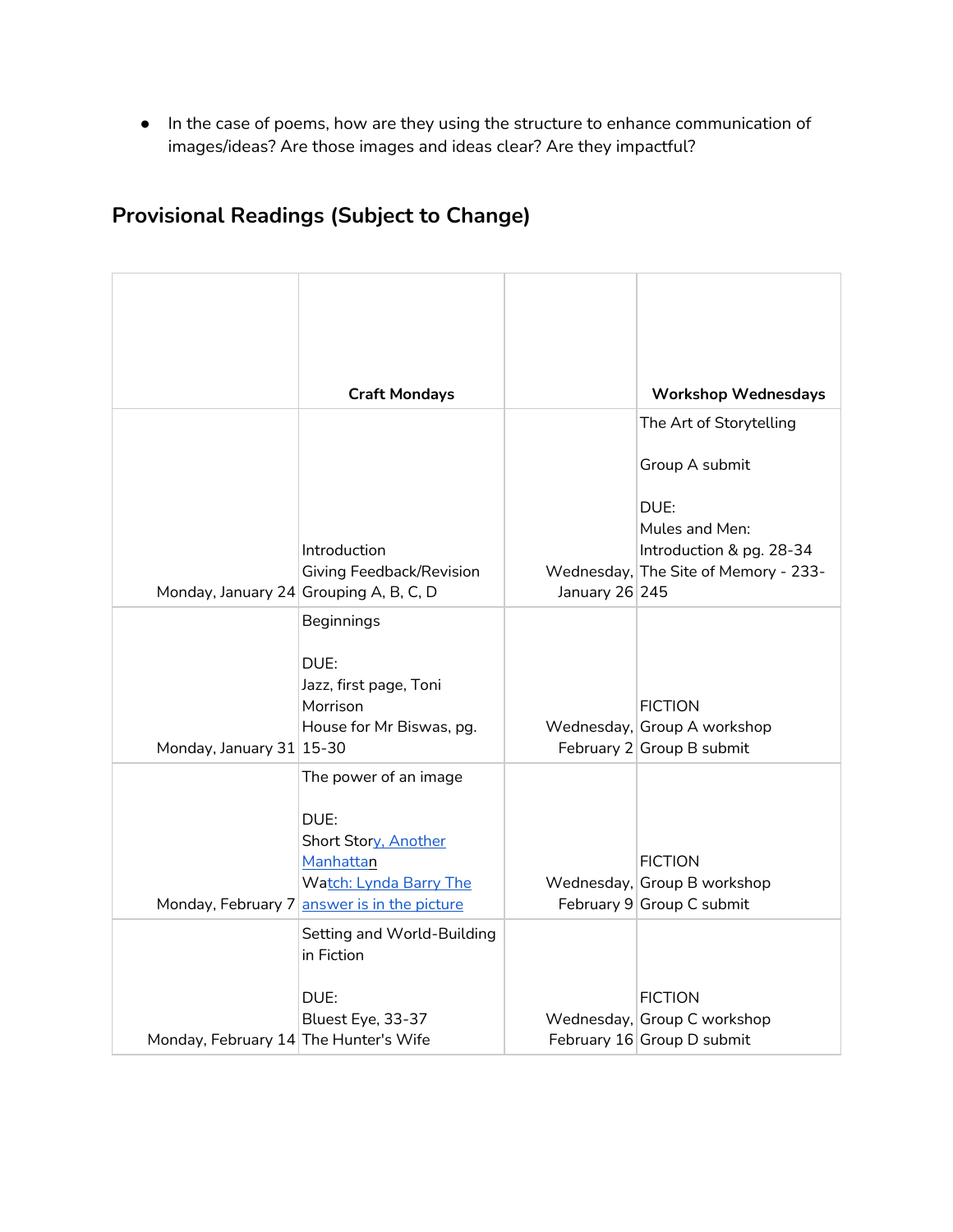| Monday, February 21 no class |                                                                                                                                                                                          |                   | <b>FICTION</b><br>Wednesday, Group D workshop<br>February 23 Group A submit |
|------------------------------|------------------------------------------------------------------------------------------------------------------------------------------------------------------------------------------|-------------------|-----------------------------------------------------------------------------|
|                              | Creating tension<br>DUE: Warmth of Other<br>Suns, 47-71<br>Monday, February 28 Start reading Nickel Boys                                                                                 |                   | <b>POETRY</b><br>Wednesday, Group A workshop<br>March $2 Group B$ submit    |
| Monday, March 7              | Character and imagination<br>DUE:<br>We Real Cool, Gwendolyn<br><b>Brooks</b><br>Dinosaurs in the hood,<br>Danez Smith<br>Mother to Son, Langston<br>Hughes<br>Beasts of No Nation, 1-11 | Wednesday, POETRY | March 9 Group B workshop                                                    |
|                              | Monday, March 14 no class - read Nickel Boys                                                                                                                                             | Wednesday,        | March 16 no class - read Nickel Boys                                        |
|                              | I'm not a biter, I'm a writer<br>(paying homage, inspiration)<br>Monday, March 21 Come ready to write!!                                                                                  |                   | Wednesday, Nickel Boys review<br>March 23 Group C submit                    |
|                              | The Spoken Word<br>(Performance poetry)<br>DUE:<br>Carvens Lissant - Beauty<br>Part 3<br>Shihan - this type love<br>Monday, March 28 Langston Hughes, I, too                             |                   | <b>POETRY</b><br>Wednesday, Group C workshop<br>March 30 Group D submit     |